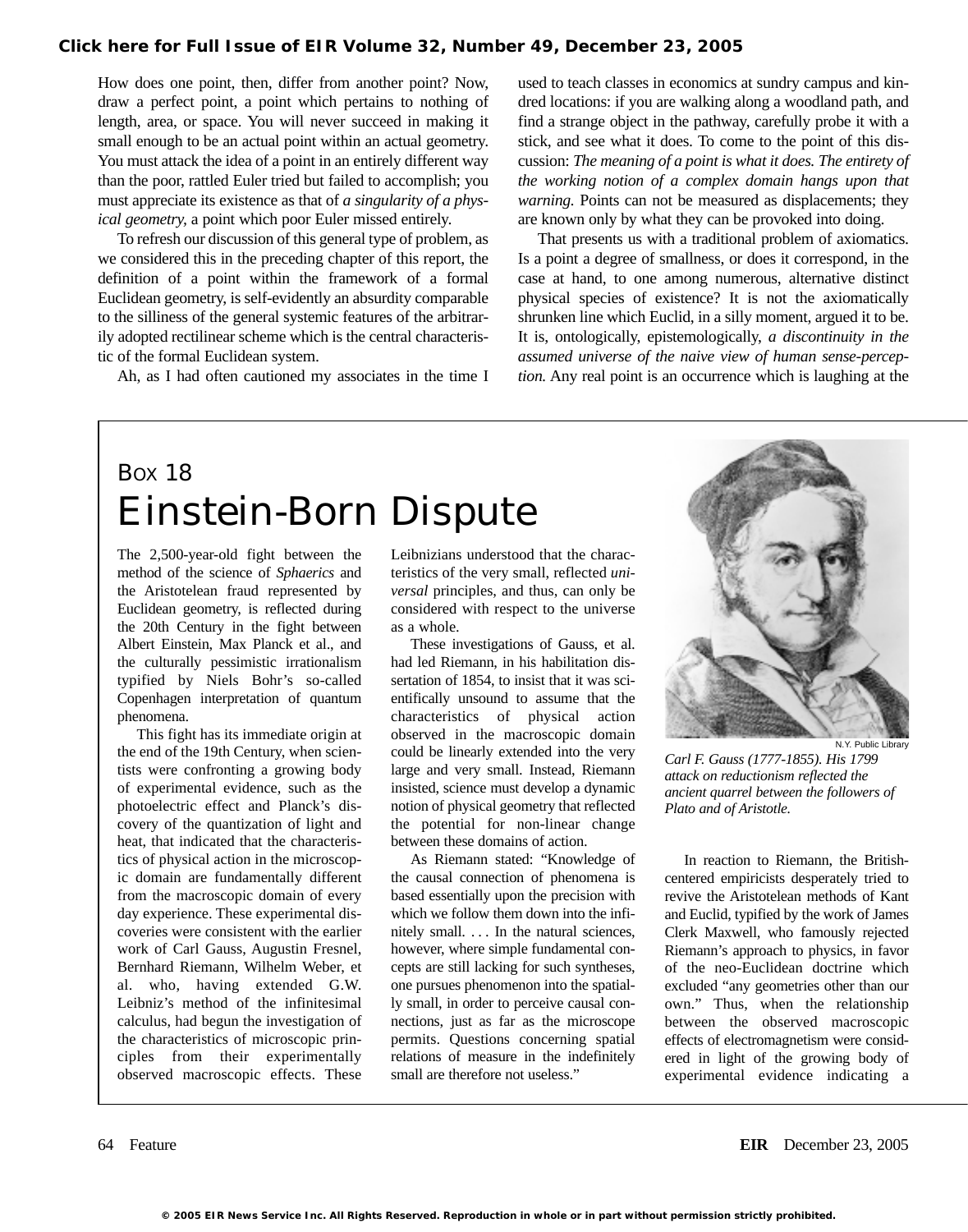dupes of Euclidean geometry, from outside the bounds of a naive faith in the self-evidence of mere sense-perception. De Moivre and D'Alembert, followed by Euler, who was followed by Lambert, Lagrange, et al., thought they had concealed their ignorance of the subject of the point, by calling any points which happened to turn up "imaginary." What they sought, thus, to conceal, were the restrictions imposed upon human behavior by the universe in which we exist.

The belief in a Euclidean "point" must therefore be an obsession best suited to the confines of pointed human heads! It is exactly that obsession, a nothing swallowed whole by credulous students of Euclidean and kindred geometry, which comes to the surface as the hidden target which is the victim struck repeatedly by Gauss's relentlessly thorough attacks in his 1799 dissertation.

Putting this nothing of importance aside for a moment, rec-

ognize the efficient reality, that these principles which the empiricist ideologues have associated with nothing more than an empty point, have been shown to be very efficient principles, powers in the sense of the Pythagoreans, Plato, Cusa, Kepler, Fermat, and Leibniz, for example.

## **Einstein's Point**

Therefore, to avoid the trap of thinking about nothing but nothing, look at the *"universe,"* instead of some assumed "point" of nothingness. What does the word "universe" mean in practice? What should it mean? What did it mean to Albert Einstein, for example, as opposed to the increasingly decadent opinion of his increasingly misled old friend Max Born, for example? *To discover what is very, very small, we must turn our attention to the very, very large: the universe as a unit of existence.* (See **Box 18.**)



*Albert Einstein (1879-1955). His notion of a "finite but unbounded universe," approximated a Riemannian conception of a finitely self-bounded universe.*

change in physical characteristic in the microscopic domain, Riemann's guidance proved to be essential.

## **Statistical Methods Creep In**

In confronting the paradoxes presented by the experimental evidence of quantum phenomena, Einstein, Planck, and their collaborators, relied on Riemann's guidance. However, among Einstein's contemporaries, it became increasingly popular to avoid a confrontation with the assumptions of Euclideanism by "explaining" these

quantum phenomena by statistical methods, similar to those used by Ptolemy, Copernicus, and Brahe. These efforts were led by Niels Bohr, his protégé Werner Heisenberg, and Heisenberg's first teacher, Max Born.

Born had been an early collaborator with Einstein, developing some of the earliest elaborations of Einstein's special theory of relativity. In 1912, he joined Einstein and Planck at the University of Berlin, where he developed a close friendship with both. But, in 1921 Born returned to Göttingen University, where he began work on statistical mechanics. In 1926, in collaboration with his students Werner Heisenberg and Wolfgang Pauli, Born formulated a statistical approach to physics using matrix algebra, which he called "quantum mechanics."

Born's quantum mechanics was a mathematical formulation of Bohr's interpretation of quantum phenomena, which depended on considering quantum phenomena as isolated from the universe as a whole. So isolated, the quantum effects appeared to be erratic and were not susceptible to being described by a simple mathematical expression. As such, Born, Bohr, Heisenberg, et al., relied on statistical probability matrices to describe quantum phenomena as the most probable result of a fundamentally random interaction, occurring in an empty



*Max Born (1882-1970) was an early collaborator of Einstein, but sank into the swamp of "qunatum mechanics."*

Euclidean-type space. Born went still further, declaring that his matrix algebra was not merely a compromise attempt to describe the observed effects, but that it was an accurate reflection of the nature of the physical universe itself.

However, this so-called Copenhagen interpretation of quantum phenomena was not a serious scientific concept. Like Ptolemy's earlier sophistical attack on the Greek science of *Sphaerics,* the Copenhagen interpretation was an oligarchical-led attack on the method of

*Box 18 continues on next page*